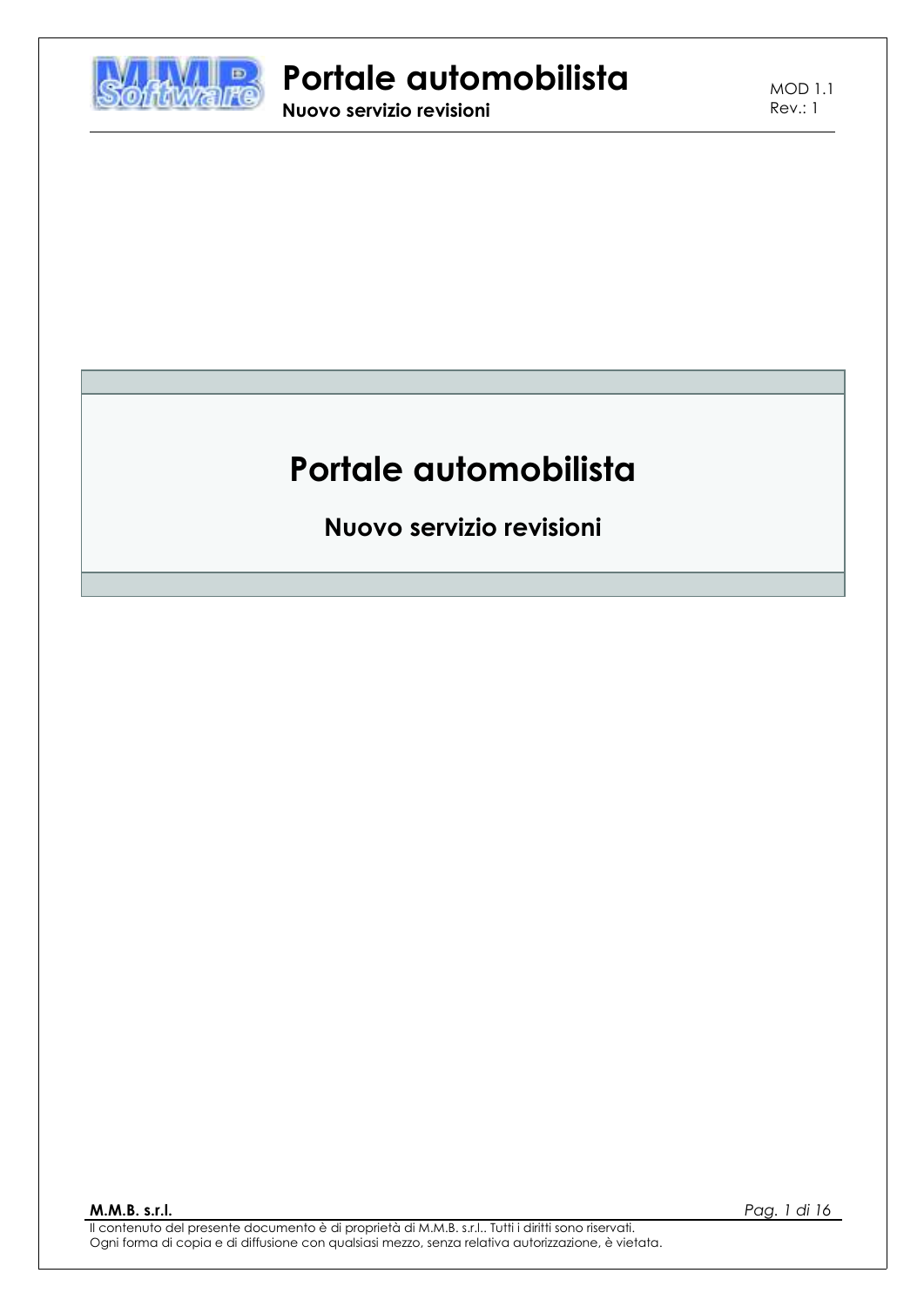

Nuovo servizio revisioni

#### 

M.M.B. s.r.l.

Pag. 2 di 16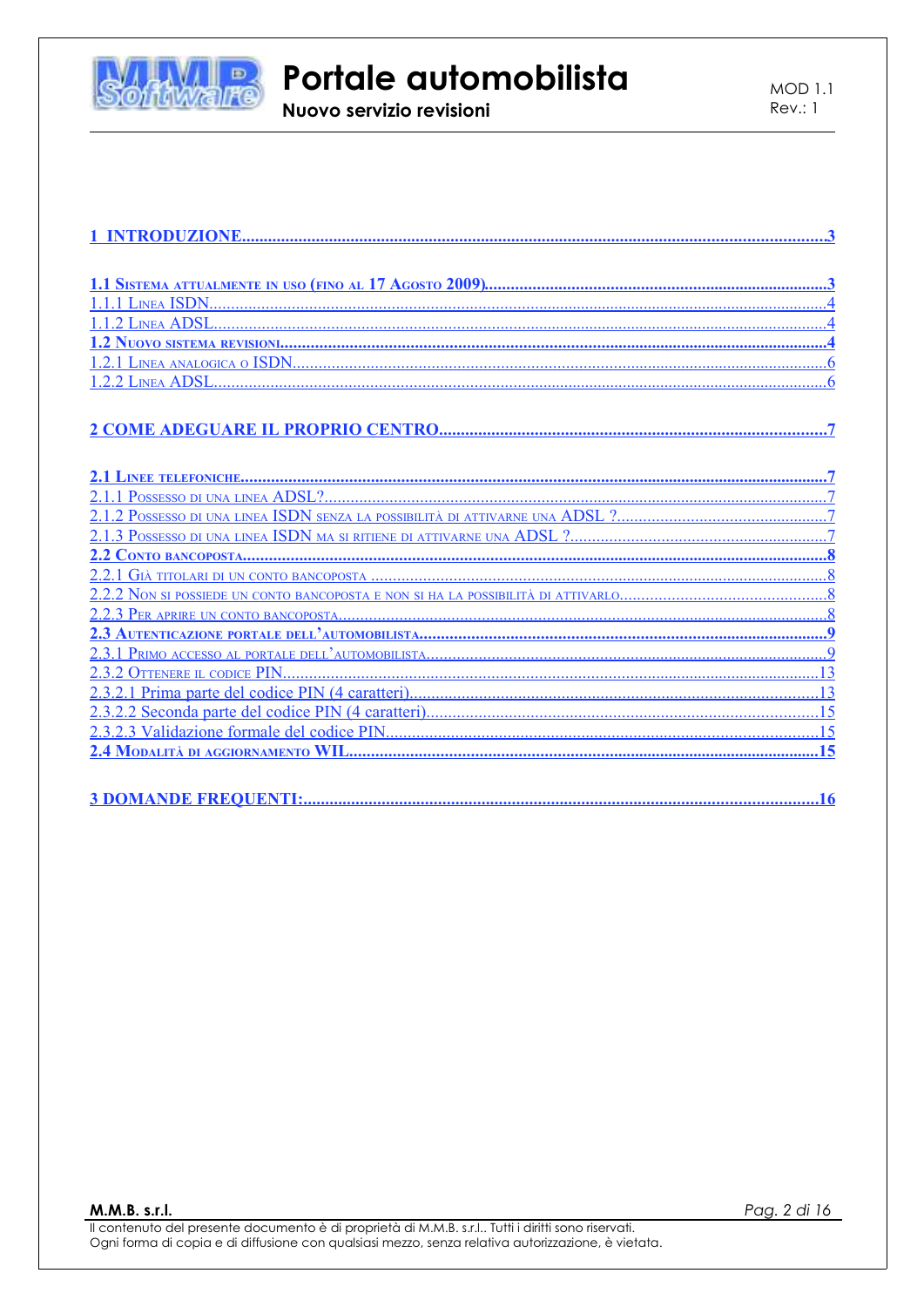

Nuovo servizio revisioni

 $MOD11$  $Rev: 1$ 

Pag. 3 di 16

#### Introduzione 1

In data 10 Luglio 2009 è stato pubblicato il Decreto Dirigenziale nº 3662 relativo alle nuove modalità di connessione verso il CED.

Il servizio al quale viene richiesto di adeguarsi cambia radicalmente le tecnologie sino ad oggi adottate per il trasferimento dei dati verso il CED. Non solo cambiano i mezzi, ma anche le procedure a cui attenersi per adempiere alle prescrizioni di legge. Questa migrazione dei servizi è necessaria per innovare le comunicazioni ed introdurre un sistema di controllo informatico della revisione.

## 1.1 Sistema attualmente in uso (fino al 17 Agosto 2009)

L'attuale connessione al CED è versatile e non vincolata alla fase di revisione, infatti è possibile stampare un'etichetta anche senza aver effettivamente portato a termine le prove strumentali. L'accesso al CED è subordinato al controllo della matricola e della password a voi nota, ma anche dal numero di linea ISDN o dal polo telematico con cui si accede ai sistema SIMOT. In sostanza, la connessione è garantita oltre che dall'accesso tramite nome utente e password, anche dall'identificazione del numero telefonico utilizzato per collegarsi.

## Attuale procedura

M.M.B. s.r.l.

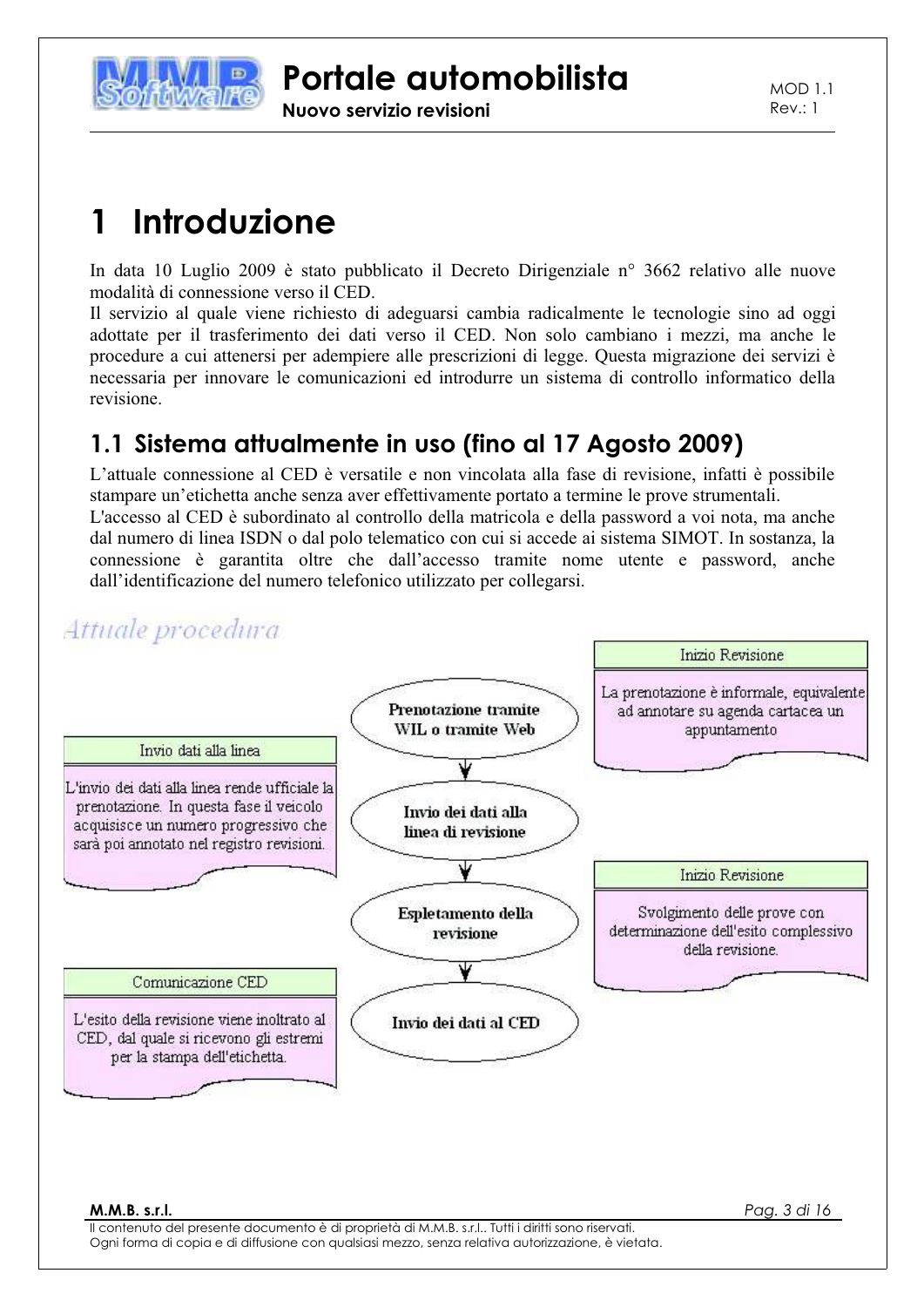

**MOD 1.1**  $Rev: 1$ 

Per la connessione si possono sfruttare due differenti mezzi:

### 1.1.1 Linea ISDN

In questo caso il centro di revisione possiede un modem ISDN e ha creato una connessione nel sistema operativo Windows che collega "punto punto" il proprio computer con il CED. Quest'ultimo, effettuato il controllo sul numero telefonico, richiede l'autenticazione da parte del centro di revisione. Il protocollo utilizzato è il Telnet e le procedure sono solitamente automatizzate da WIL. I costi sono in parte fissi (62 Euro/bimestre di canone ISDN) e in parte subordinati dal tipo di contratto che l'utente ha in essere con la propria compagnia telefonica e possono essere proporzionali al numero di revisioni svolte.

### 1.1.2 Linea ADSL

In questo caso il centro di revisioni può non possedere una linea ISDN ma è in possesso di una linea ADSL; la connessione avviene a seguito dell'affiliazione ad un polo telematico (SmartCed). I costi sono fissi (ADSL +  $25/mese$ ) non legati, quindi, al numero di revisioni effettuate. Il polo telematico è tale da avere un proprio accesso al CED ed è quindi richiesta la sola autenticazione da parte dell'utente una volta connesso con la maschera SIMOT del Centro Elaborazioni Dati.

## 1.2 Nuovo sistema revisioni

Il nuovo sistema revisioni è il primo passo verso una maggiore informatizzazione dei centri di revisioni e certamente comporterà anche una semplificazione delle procedure. Tuttavia come tutti i grandi cambiamenti richiedono particolare attenzione ed impegno da parte di tutti.

Le connessioni al CED avverranno direttamente tramite Internet e questo significa che non sarà più necessario essere in possesso di una linea ISDN o essere affiliati ad un polo telematico (SmartCed). La connessione tramite Internet può avvenire con qualsiasi linea telefonica, chiaramente si consiglia fortemente di dotare la vostra impresa di una linea più performante, oltre che più economica, come la ADSL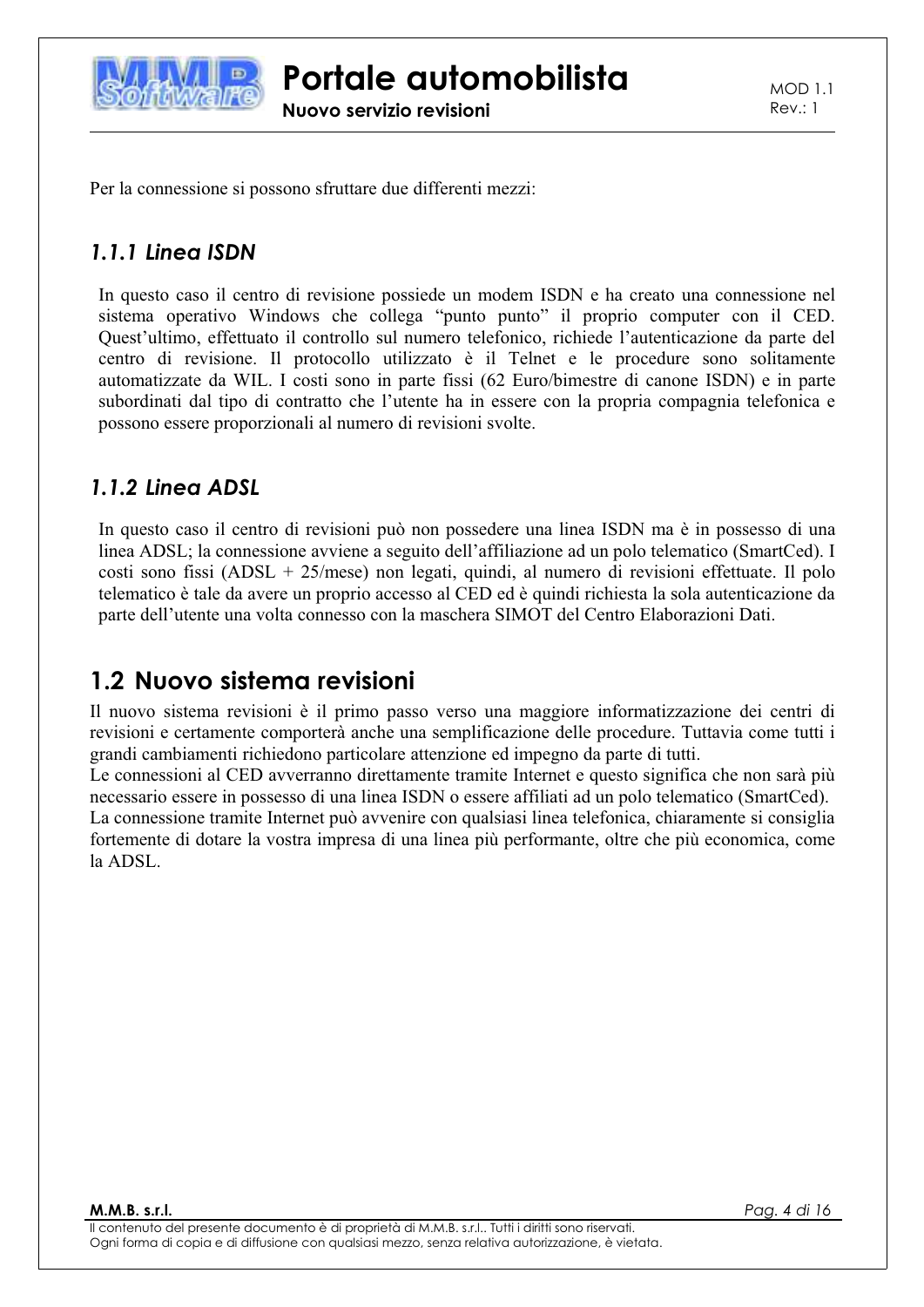

Nuovo servizio revisioni

 $MOD11$  $Rev: 1$ 

## Nuova procedura revisioni



La nuova procedura è apparentemente molto simile alla precedente ma emergono alcuni vincoli molto importanti. Senza dubbio quello di maggiore rilevanza è l'introduzione di una fase di controllo dei dati nominali del veicolo.

Si potrà infatti richiedere al CED la validazione dei dati immessi (Targa e Telaio) prima di procedere con la revisione. In questa prima fase è considerato facoltativo, ovvero si potrà richiedere la validazione dei dati ma non sarà obbligatorio per poter avviare la revisione. Come da tempo

Pag. 5 di 16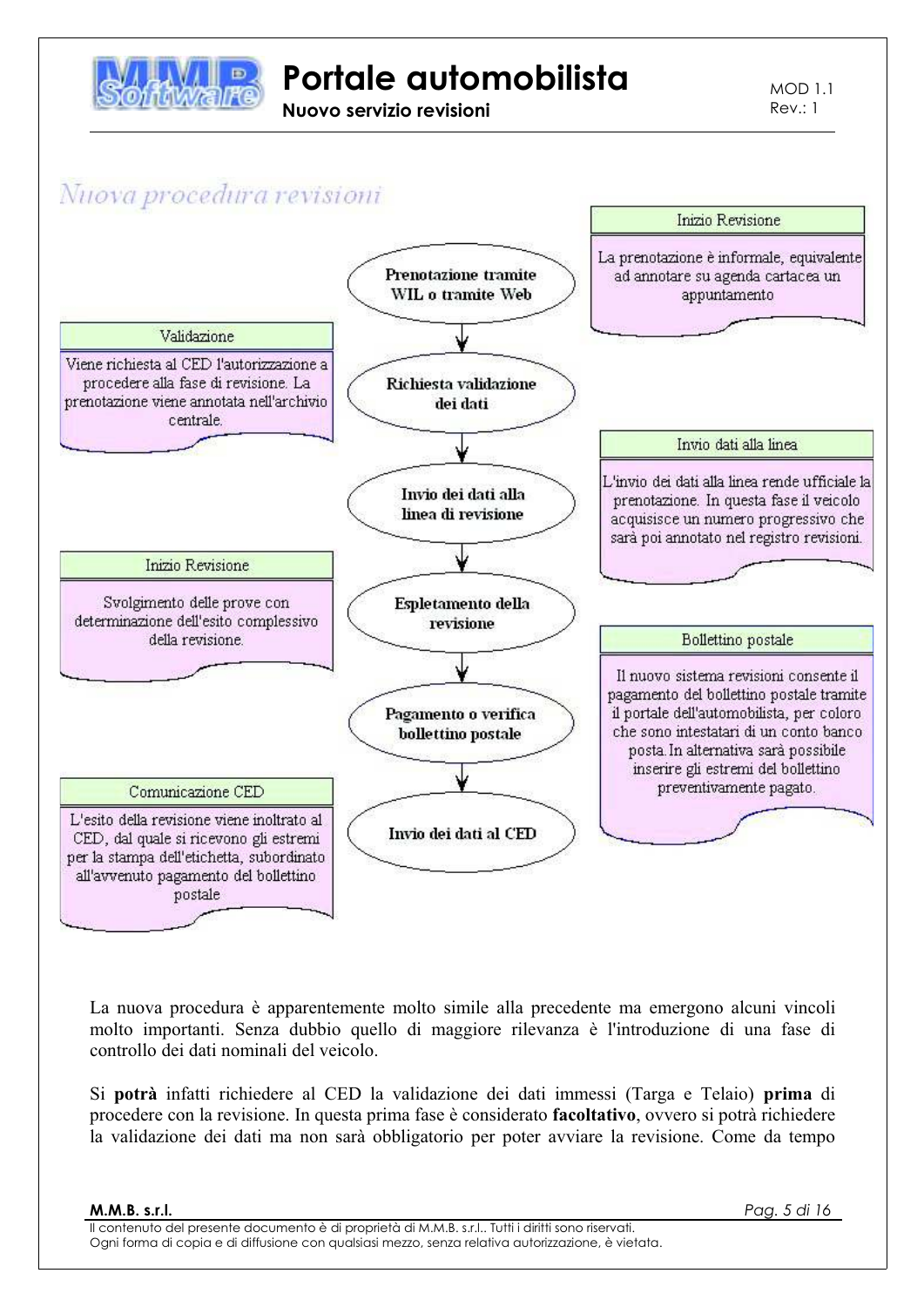

 $MOD1.1$  $Rev.: 1$ 

anticipato entrerà a regime il pagamento automatizzato dei bollettini postali e saranno disponibili due distinte procedure:

- Automatizzato tramite conto bancoposta (consigliato)
- Manuale con introduzione codice bollettino pre-pagato

Nel primo caso occorre avere aperto un conto corrente postale dal quale poter decurtare di volta in volta gli importi dovuti alla motorizzazione e i diritti postali per la transazione. E' evidente che questa è la procedura consigliata, in quanto è si vero che prevede l'apertura di un conto alle poste, ma sgrava dall'impegno di dover gestire i bollettini postali manualmente.

Nel secondo caso si prevede che il centro di revisioni paghi i bollettini postali allo sportello come è avvenuto sino ad oggi; in seguito, durante la connessione per la stampa dell'etichetta, verrà richiesto di inserire il codice del bollettino relativo.

L'introduzione di questo meccanismo ha un duplice effetto, il primo di garantire all'erario il corretto versamento dei diritti e il secondo di semplificare ai centri di revisione l'attività legata alla gestione dei bollettini postali.

La connessione ad internet può avvenire con le seguenti linee telefoniche:

#### 1.2.1 Linea analogica o ISDN

Come per il vecchio sistema revisioni, si potrà utilizzare un modem ISDN (o anche un modem analogico), tuttavia non si potrà più effettuare una connessione "punto punto" con il CED, ma sarà necessario impostare sul sistema operativo una connessione Internet, utilizzando uno dei tanti provider noti (virgilio, tiscali, libero etc etc). Questo tipo di connessione risulta tuttavia molto lenta e spesso può comportare l'inoperabilità del centro di revisione. I costi, in parte fissi (62 Euro/bimestre di canone ISDN oppure 32 Euro/bimestre di canone per la linea analogico) e in parte subordinati dal tipo di contratto che l'utente ha in essere con la propria compagnia telefonica, possono essere proporzionali al numero di revisioni svolte. Attenzione perché alcune compagnie telefoniche applicano tariffe diverse (più elevate) rispetto alle tradizionali telefonate se il destinatario della chiamata è un provider.

#### 1.2.2 Linea ADSL

Il centro di revisioni può non possedere una linea telefonica tradizionale o ISDN ma essere in possesso di una linea ADSL. In questo caso la connessione è diretta ed immediata. Grazie alla linea ADSL si è costantemente collegati al WEB che permette di fruire dei servizi disponibili nel portale dell'automobilista senza dover effettuare alcuna connessione. I costi sono esclusivamente legati al contratto ADSL stipulato con la propria compagnia telefonica.

Non vi sono vincoli per quanto concerne la compagnia telefonica. Si consiglia però di dotarsi di linea ADSL di tipo Flat in modo da non incappare in costi esorbitanti, legati ad un traffico internet non programmato.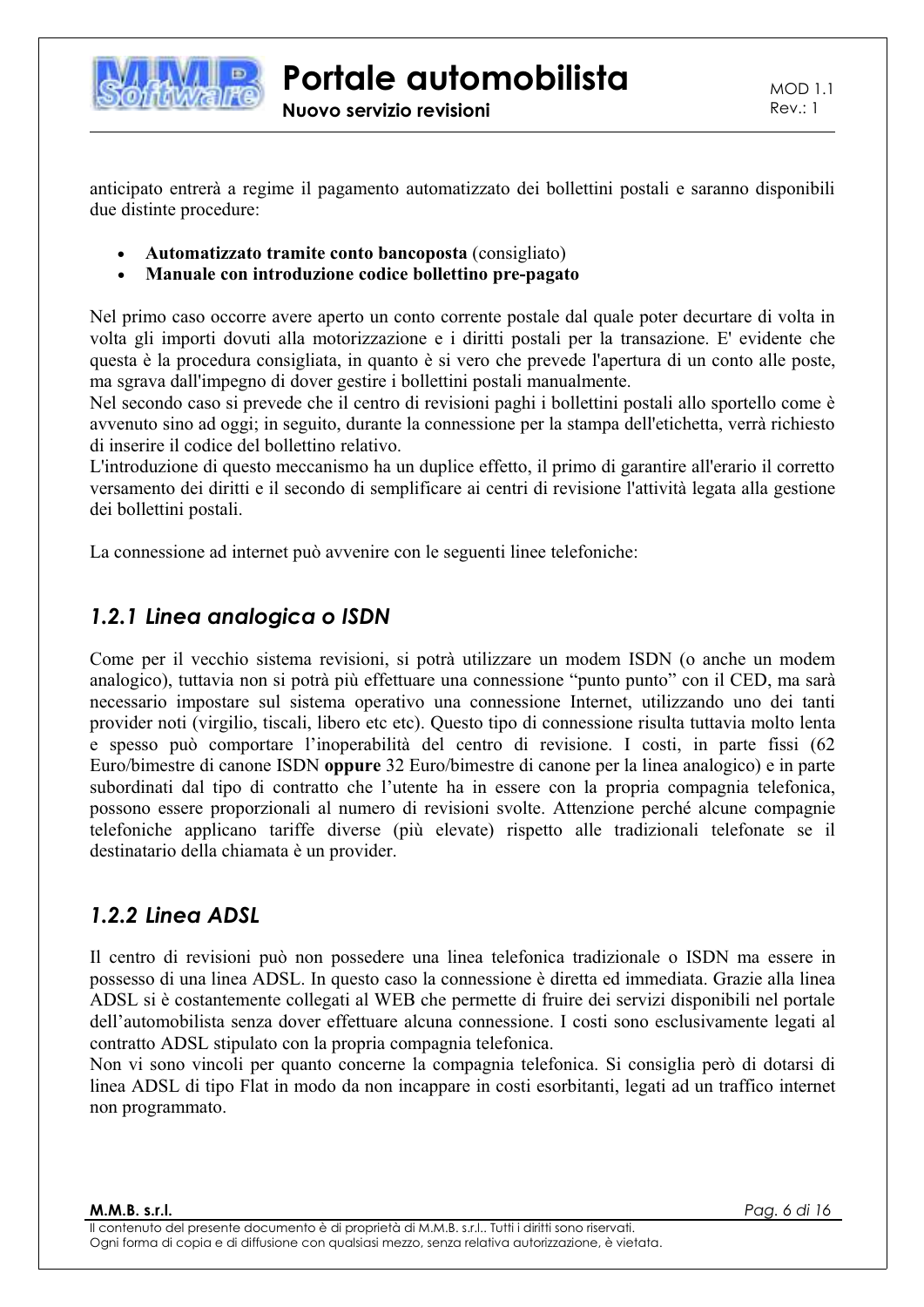

# 2 Come adeguare il proprio centro

## 2.1 linee telefoniche

In questo paragrafo vengono analizzate possibili configurazioni in funzione della linea telefonica posseduta.

In ogni caso, per chi ancora non lo avesse fatto, consigliamo di attivare una linea ADSL al fine di ridurre i costi di gestione e velocizzare le procedure di connessione verso il CED.

## 2.1.1 Possesso di una linea ADSL?

Se navigate in internet anche dal PCPrenotazione dove è installato WIL, non dovrete apportare alcuna modifica volta a migliorare l'attuale condizione.

Se avete la linea ADSL non fruibile dal PCPrenotazione dove è installato WIL, vi consigliamo di contattare il centro di assistenza che vi segue per la parte informatica e richiedere la configurazione della rete al fine di poter collegare il PCPrenotazione alla linea ADSL; diversamente seguite le istruzione al punto 2.1.2.

### 2.1.2 Possesso di una linea ISDN senza la possibilità di attivarne una ADSL?

Molto probabilmente si è già in possesso di una connessione remota attiva sia per la navigazione al WEB, sia per la tele assistenza. Questa connessione va bene anche per le future connessioni al CED, l'importante è che sia stato installato un buon antivirus e che venga regolarmente aggiornato. Nel caso in cui non sia presente una connessione internet è necessario contattare il proprio fornitore di computer o l'azienda a cui si è soliti richiedere assistenza per attivarne una nuova. Attenzione: questa operazione non potrà seguirla MMB da remoto, occorrerà l'intervento di un tecnico presso la vostra sede.

## 2.1.3 Possesso di una linea ISDN ma si ritiene di attivarne una ADSL?

Non è importante la compagnia telefonica con la quale sarà stipulato il contratto di fornitura, tuttavia suggeriamo di richiedere una linea di tipo Flat, ovvero non a consumo, per non incappare in costi di navigazione internet non programmati.

La linea ADSL è importante che sia fruibile da tutti i computer collegati alla rete delle revisioni in particolare dal PCPrenotazione dove è installato WIL.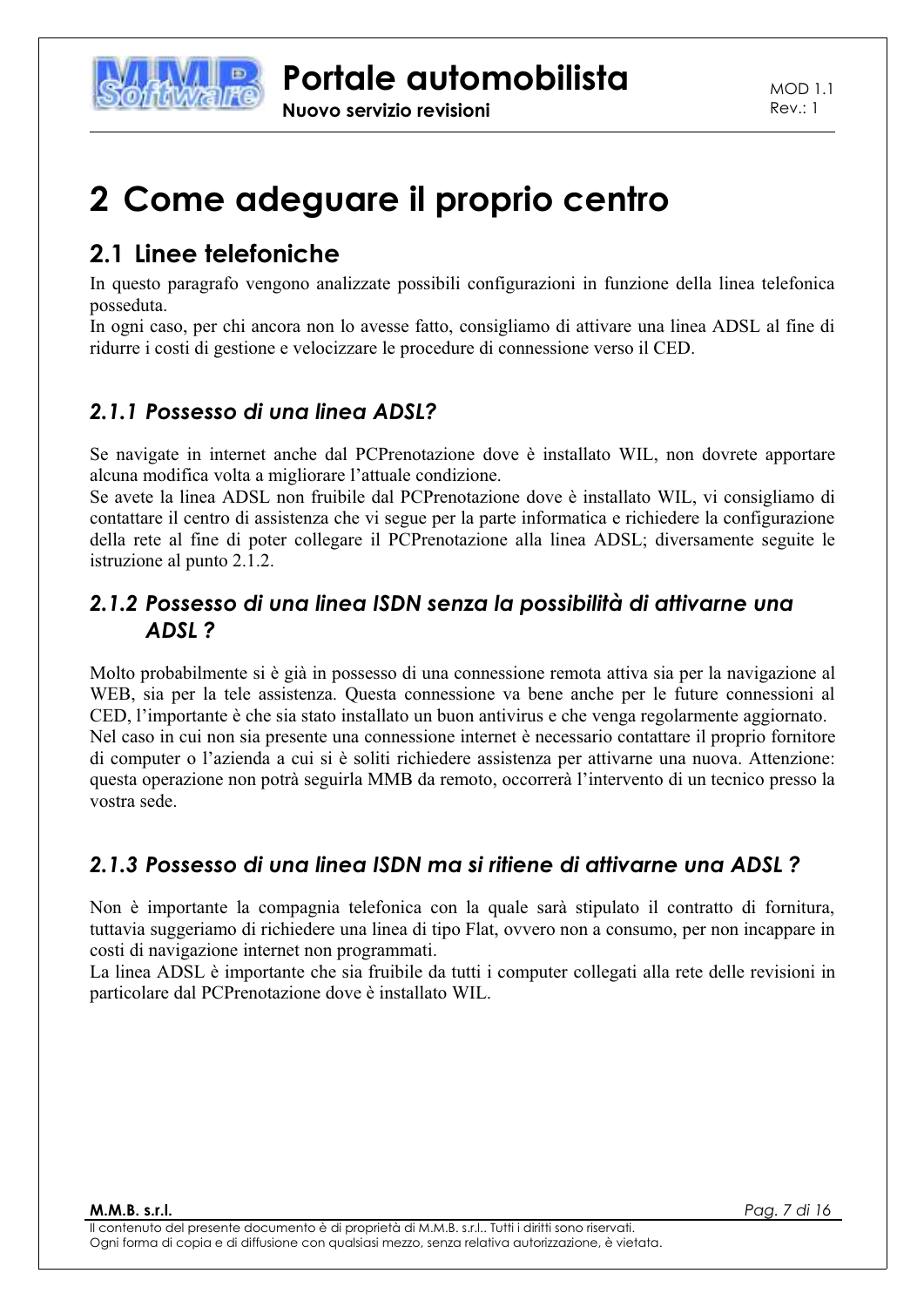

Nuovo servizio revisioni

 $MOD11$  $Rev: 1$ 

## 2.2 Conto bancoposta

La nuova procedura prevede la certezza di un legame tra l'attestazione di avvenuto pagamento dei diritti di motorizzazione e la revisione specifica. Questa operazione potrà avvenire manualmente, tramite il portale dell'automobilista, oppure automaticamente tramite un apposito conto bancoposta che ogni singolo centro di revisione potrà attivare.

## 2.2.1 Già titolari di un conto bancoposta

In questo caso non sarà necessario attivare un ulteriore conto bancoposta dedicato al pagamento dei bollettini.

### 2.2.2 Non si possiede un conto bancoposta e non si ha la possibilità di attivarlo

Occorre pagare i diritti di motorizzazione (9,00 Euro) con le stesse modalità attuali, ovvero attraverso lo sportello delle poste (costo 1,80 Euro/bollettino) e riportare il codice del bollettino postale riferito alla revisione, nell'apposita finestra di inserimento (operazione da effettuare obbligatoriamente prima della stampa dell'etichetta). Chiaramente il portale effettuerà un controllo di validità del bollettino stesso. Rispetto all'utilizzo del credito prepagato questa procedura risulterà più laboriosa ed esposta a possibili errori derivanti dalla digitazione manuale dei codici richiesti.

## 2.2.3 Per aprire un conto bancoposta

In questo caso occorrono dei documenti specifici in funzione dell'impresa che ne richiede l'apertura.

Una volta in possesso dei documenti di seguito elencati si contatterà l'ufficio postale per richiedere l'intervento di un loro funzionario.

#### -Certificato della camera di commercio non in bollo inferiore ai 90 giorni.

-Documento di identità e codice fiscale del legale rappresentante e di eventuale delegato. -Per le imprese artigiane occorre anche il certificato di iscrizione, non in bollo, all'artigianato.

Inoltre per le società di tipo SPA, SRL, SNC, SAS, COOP., SCARL occorre anche: -L'atto costitutivo, lo statuto e ove richiesto l'ultimo verbale assemblea.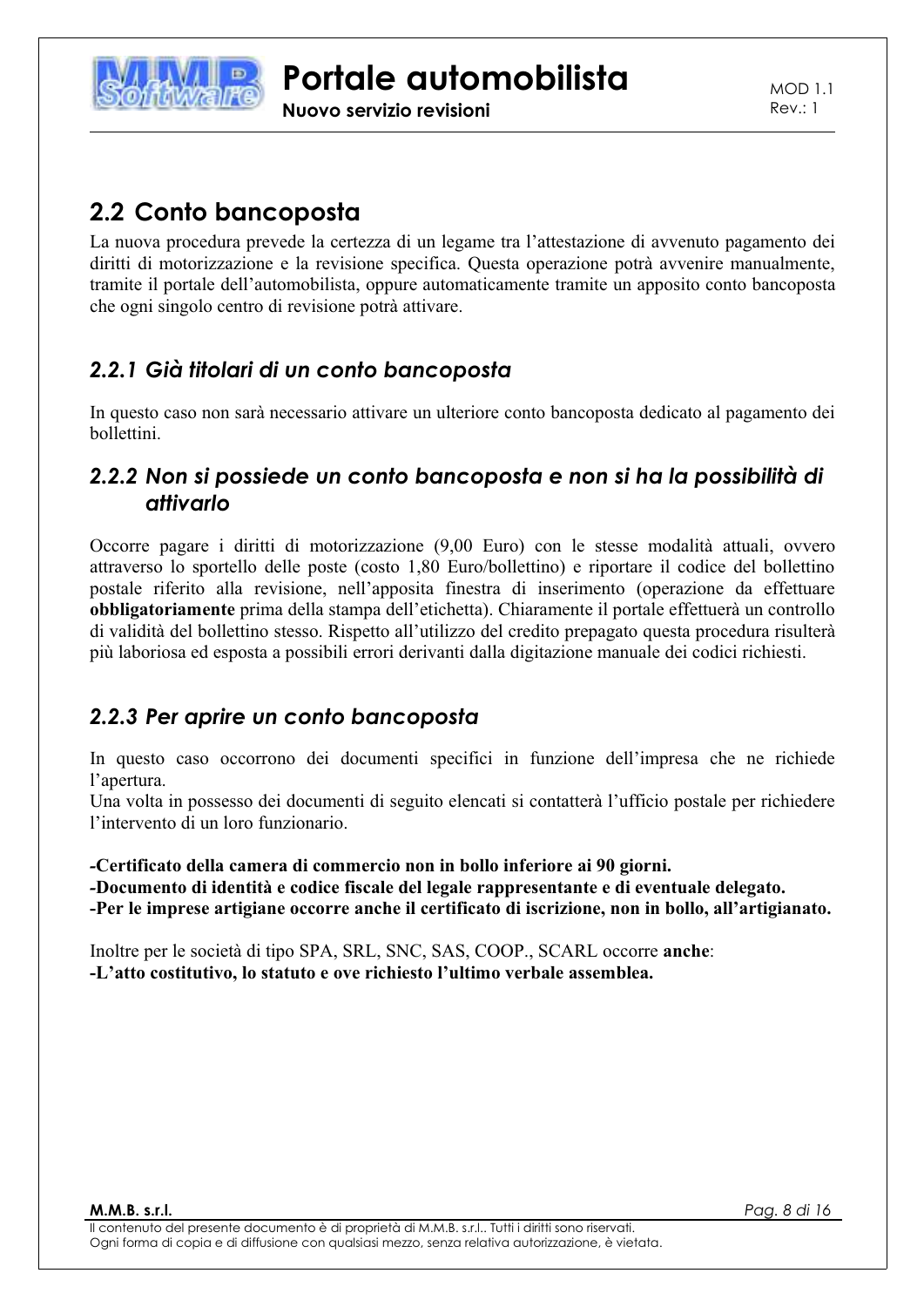

Nuovo servizio revisioni

## 2.3 Autenticazione portale dell'automobilista.

Indipendentemente dalla linea telefonica in possesso o dall'essere titolari di un conto bancoposta, è necessario ottenere l'autorizzazione ad accedere ai servizi revisione del portale dell'automobilista. L'autenticazione prevede il rilascio di un codice PIN di otto caratteri. In pratica l'utilizzo del codice PIN sostituisce il controllo che in precedenza veniva fatto attraverso l'identificazione della linea telefonica o con l'autenticazione del polo telematico (SmartCed). La creazione e la validazione del succitato codice comporta alcuni passaggi essenziali, descritti nei paragrafi successivi.

## 2.3.1 Primo accesso al portale dell'automobilista

Collegarsi ad internet, aprire una pagina del browser e digitare sulla barra degli indirizzi:

#### http://www.ilportaledellautomobilista.it

| c                         | Pagina vuota - Windows Internet Explorer<br>http://www.ilportaledellautomobilista.it/ | $\mathbf{v}$<br>$\rightarrow$ | X Scoole                                      |                                    | ٩             |
|---------------------------|---------------------------------------------------------------------------------------|-------------------------------|-----------------------------------------------|------------------------------------|---------------|
| File<br>Modifica          | Visualizza Preferiti Strumenti ?                                                      |                               |                                               |                                    |               |
| Preferiti<br>Pagina vuota | M.M.B. s.r.l. Intranet & Amministrazione Mantis & Amm. Comunicazioni                  | 20                            | - El est - Pagina - Sigurezza - Strumenti - 2 |                                    | $\rightarrow$ |
|                           |                                                                                       |                               |                                               |                                    |               |
|                           |                                                                                       |                               |                                               |                                    |               |
|                           |                                                                                       |                               |                                               |                                    |               |
|                           |                                                                                       |                               |                                               |                                    |               |
|                           |                                                                                       |                               |                                               |                                    |               |
| Fine                      |                                                                                       |                               | <b>O</b> Internet                             | $\frac{1}{6}$ - $\frac{4}{3}$ 100% |               |

Pag. 9 di 16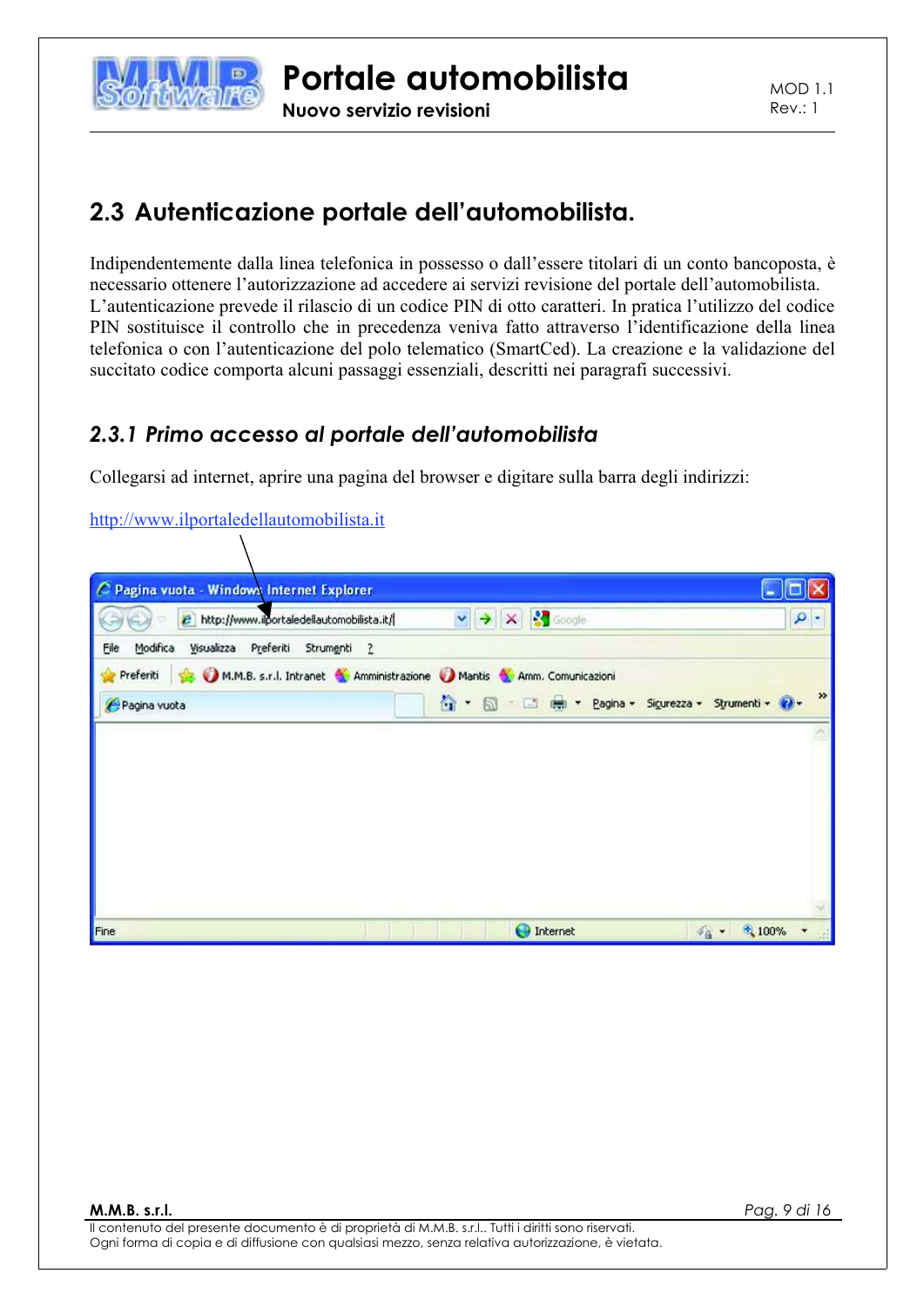

Nuovo servizio revisioni

**MOD 1.1**  $Rev.: 1$ 

| C Il portale dell'Automobiliste M'indows Internet Explorer                                                                                                                                                                                                                                                                               |                                                                                                                 |                     |                    |                                                                                                                                                                                       | - 1313                               |
|------------------------------------------------------------------------------------------------------------------------------------------------------------------------------------------------------------------------------------------------------------------------------------------------------------------------------------------|-----------------------------------------------------------------------------------------------------------------|---------------------|--------------------|---------------------------------------------------------------------------------------------------------------------------------------------------------------------------------------|--------------------------------------|
|                                                                                                                                                                                                                                                                                                                                          | lootaledela.comobilista.it:111) : (typ. 2) im aedal subjectibles.it 3000 (politicial 2) (powers 2) and 2012 and |                     |                    | $x - t$                                                                                                                                                                               | $\rho$ .                             |
| Visualizza Preferiti<br>Strumenti 2<br>File<br><b>Modifica</b>                                                                                                                                                                                                                                                                           |                                                                                                                 |                     |                    |                                                                                                                                                                                       |                                      |
| Preferit                                                                                                                                                                                                                                                                                                                                 | DINA STIL Direkt & Annistratore Directs & Ann. Consicution                                                      |                     |                    |                                                                                                                                                                                       |                                      |
| #4 3 portale del Autropoblista                                                                                                                                                                                                                                                                                                           |                                                                                                                 |                     | 6. 日               |                                                                                                                                                                                       | Fagna v Scurezza v Strumenti v 83 v  |
| wanted Sutomobilista<br>Login<br>********<br>Het dimenticato la password?<br>Ti trovi int Home                                                                                                                                                                                                                                           | Actuat<br>Chi siamo<br><b>Home</b>                                                                              | Codice della strada | Multimedia<br>Ment | Guida al portale   Mappa del sito   FAQ<br>Cerca nel sito<br>Contatti                                                                                                                 | Ciertar<br><b>Utilitá</b><br>Ricerca |
| <b>ROOM</b><br>Benvenuti<br>Berweruti nel Portale dell'Automobilista, il portale di servizi di e-povemment del Dipartimento Trasporti del<br>Wristero delle Infrastrutture e dei Traggorti, done Cittadini. Operatori Professionali e Imprese possono<br>consultare informazioni e accedere ai servizi online a loro dedicati-<br>First. |                                                                                                                 |                     | <b>SULLA</b>       | E' partita la nuova campagna del<br>Ministero delle Intrastrutture e del Trasporti<br>sulla sicurazza attachie<br>Claim milling and one of the dela harmonical<br><b>Lei Internat</b> | $F_{\rm H} = 100\%$                  |

#### Inserire login e password in maiuscolo e cliccare su accedi.

#### ATTENZIONE Login e Password del portale corrispondono a Matricola e Password utilizzate per il collegamento al CED.

Nel solo caso in cui l'accesso non vada a buon fine, è possibile contattare il CED (tel. 06.41739929) per richiedere un controllo delle proprie credenziali.

Se contattando il CED, si rende necessaria la modifica della password per accedere al portale, occorrerà poi modificarla anche nel WIL. Nello specifico: accedere al programma "collegamento" con il ced" e selezionare "Configurazioni" => MCTC" dal menu. In questa finestra potete digitare la nuova password sempre in maiuscolo.

Una volta effettuato l'accesso al Portale viene richiesto di completare l'inserimento dei propri dati identificativi, in particolare: Partita IVA, Numero di telefono, e-mail, Indirizzo, Città e Cap. Al termine verrà richiesto il consueto consenso al trattamento o meno dei dati personali.

M.M.B. s.r.l.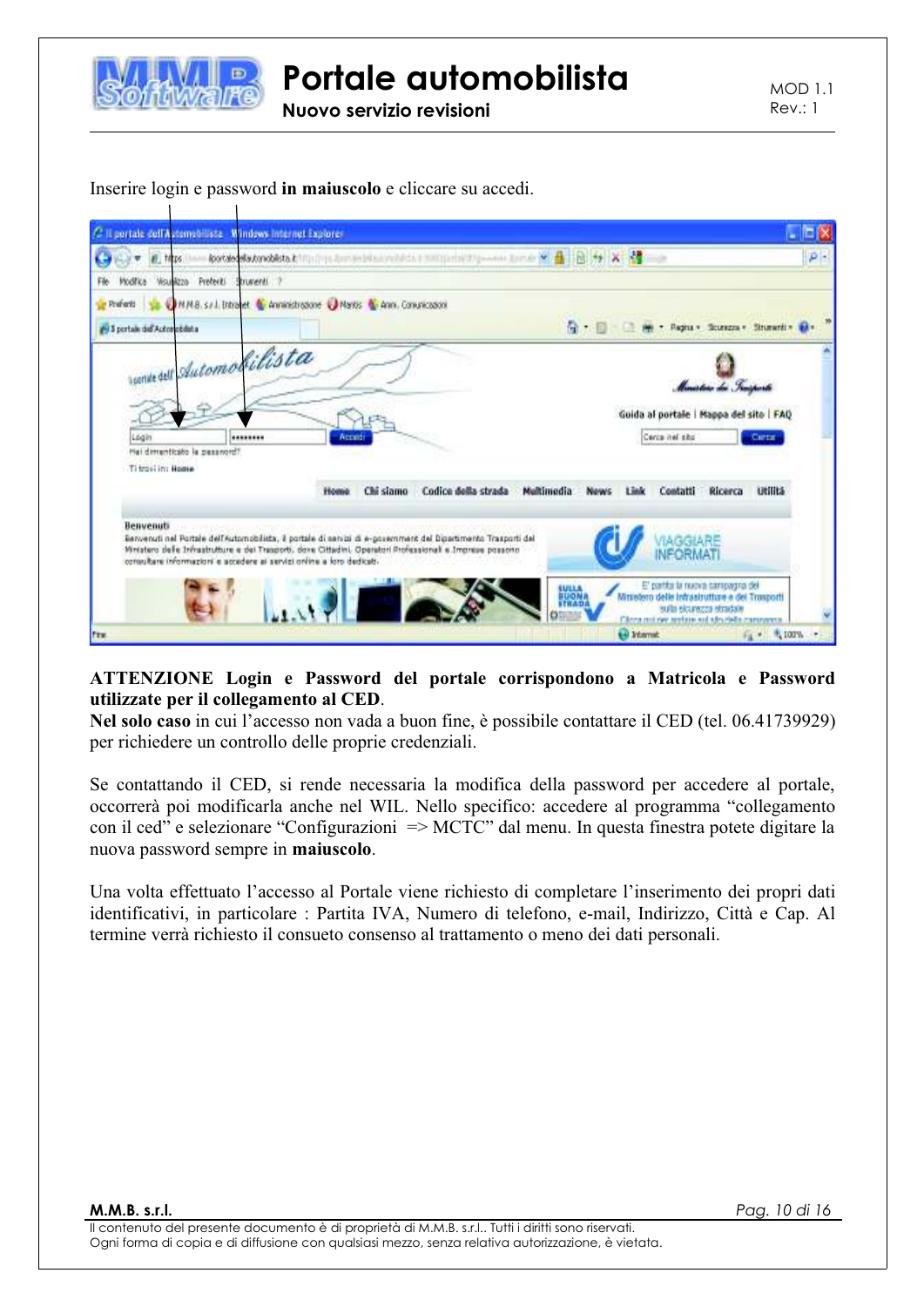

Nuovo servizio revisioni

**MOD 1.1**  $Rev.: 1$ 



ATTENZIONE: accertarsi dell'inserimento di un indirizzo e-mail valido e attivo sul quale verrà in seguito comunicata la seconda parte del codice PIN.

M.M.B. s.r.l.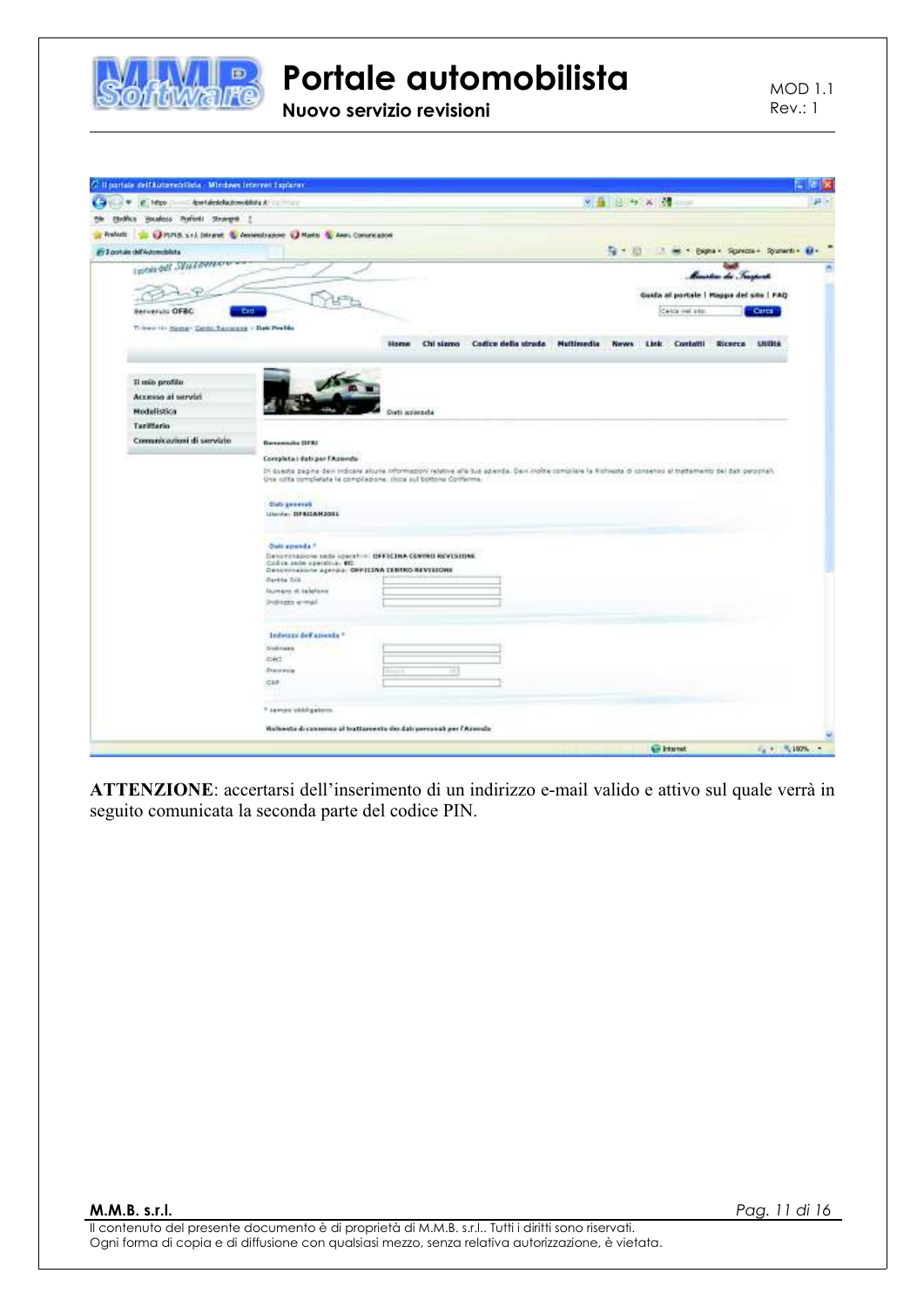

Nuovo servizio revisioni

**MOD 1.1**  $Rev: 1$ 

| C Il pertale dell'Automobilista - Mindows Internet Explorer<br>iportaledella itançisista it: Timm<br>titps: |                                                                                                        | ٠                                                                                                                      | 2010 Factor A.C. A. Contact mission goal     | a<br>p            |
|-------------------------------------------------------------------------------------------------------------|--------------------------------------------------------------------------------------------------------|------------------------------------------------------------------------------------------------------------------------|----------------------------------------------|-------------------|
| Vesolono Posteriti Strumenti 2<br>Nodifica.                                                                 |                                                                                                        |                                                                                                                        |                                              |                   |
| Prefect:                                                                                                    | B & HUTLE 11.1 Intraret. N. Assessinatore & Hartz N. Assn. Conuncation                                 |                                                                                                                        |                                              |                   |
| The Californian definitionships = Contra Revelop GP2 ex.LtC                                                 |                                                                                                        | 0 回                                                                                                                    | œ<br>mi - Engine - Sigurezza - Syummid - Win |                   |
|                                                                                                             |                                                                                                        |                                                                                                                        |                                              |                   |
| was Sutomobilista                                                                                           |                                                                                                        |                                                                                                                        |                                              |                   |
|                                                                                                             |                                                                                                        |                                                                                                                        |                                              |                   |
|                                                                                                             |                                                                                                        |                                                                                                                        | Guide al portale   Happa del sito   FAQ      |                   |
| <b>Generato OFBC</b><br><b>Part</b>                                                                         |                                                                                                        |                                                                                                                        | Celca nel sito                               | Ceres.            |
| Tribosi in Honey- Centri Restsong - Dati Profilo                                                            | Chi siamo<br>Home                                                                                      | Codice della strada<br>Multimedia                                                                                      | Ricerca<br><b>News</b><br>Link<br>Contatti   | <b>URRITA</b>     |
|                                                                                                             |                                                                                                        |                                                                                                                        |                                              |                   |
|                                                                                                             |                                                                                                        |                                                                                                                        |                                              |                   |
| Il mio profile<br>Accesso ai servizi                                                                        |                                                                                                        |                                                                                                                        |                                              |                   |
| Modulistica                                                                                                 | <b>Engineer</b> da                                                                                     |                                                                                                                        |                                              |                   |
| <b>Tariffario</b>                                                                                           |                                                                                                        |                                                                                                                        |                                              |                   |
| Comunicazioni di servizio                                                                                   | Questo pagina contana il tuo identificativo del                                                        | Call Center STT. Quelors to about hissgno ti scess altre informazioni sui servizi offerii, non esitare a contettere il |                                              |                   |
|                                                                                                             | Call Conter OTT she to refunders questo date : " danshouti.                                            |                                                                                                                        |                                              |                   |
|                                                                                                             | Identificativo per il Call Center DTT           1                                                      |                                                                                                                        |                                              |                   |
|                                                                                                             | Ti consigliamo di starogare avesta pagina per non perdeve i numeri identificativi per il Call Center i |                                                                                                                        |                                              |                   |
|                                                                                                             |                                                                                                        |                                                                                                                        |                                              |                   |
|                                                                                                             |                                                                                                        |                                                                                                                        |                                              |                   |
|                                                                                                             | <b>INDIANA</b>                                                                                         |                                                                                                                        |                                              |                   |
|                                                                                                             | Il portale dell'Automobilista                                                                          |                                                                                                                        |                                              |                   |
|                                                                                                             |                                                                                                        |                                                                                                                        |                                              |                   |
|                                                                                                             |                                                                                                        |                                                                                                                        |                                              |                   |
|                                                                                                             |                                                                                                        |                                                                                                                        |                                              |                   |
|                                                                                                             |                                                                                                        |                                                                                                                        |                                              |                   |
|                                                                                                             |                                                                                                        |                                                                                                                        |                                              |                   |
|                                                                                                             |                                                                                                        |                                                                                                                        |                                              |                   |
|                                                                                                             |                                                                                                        |                                                                                                                        |                                              |                   |
|                                                                                                             |                                                                                                        |                                                                                                                        |                                              |                   |
|                                                                                                             |                                                                                                        |                                                                                                                        |                                              |                   |
|                                                                                                             |                                                                                                        |                                                                                                                        |                                              |                   |
|                                                                                                             |                                                                                                        |                                                                                                                        |                                              |                   |
|                                                                                                             |                                                                                                        |                                                                                                                        | <b>C</b> internet                            | <b>42 · 电效率 ·</b> |

Dopo aver effettuato la registrazione vi sarà assegnato un codice identificativo.

Vi consigliamo di salvare questo codice identificativo insieme ai dati di accesso al CED. Sarà necessario comunicarlo per ottenere assistenza dal preposto servizio del portale dell'automobilista.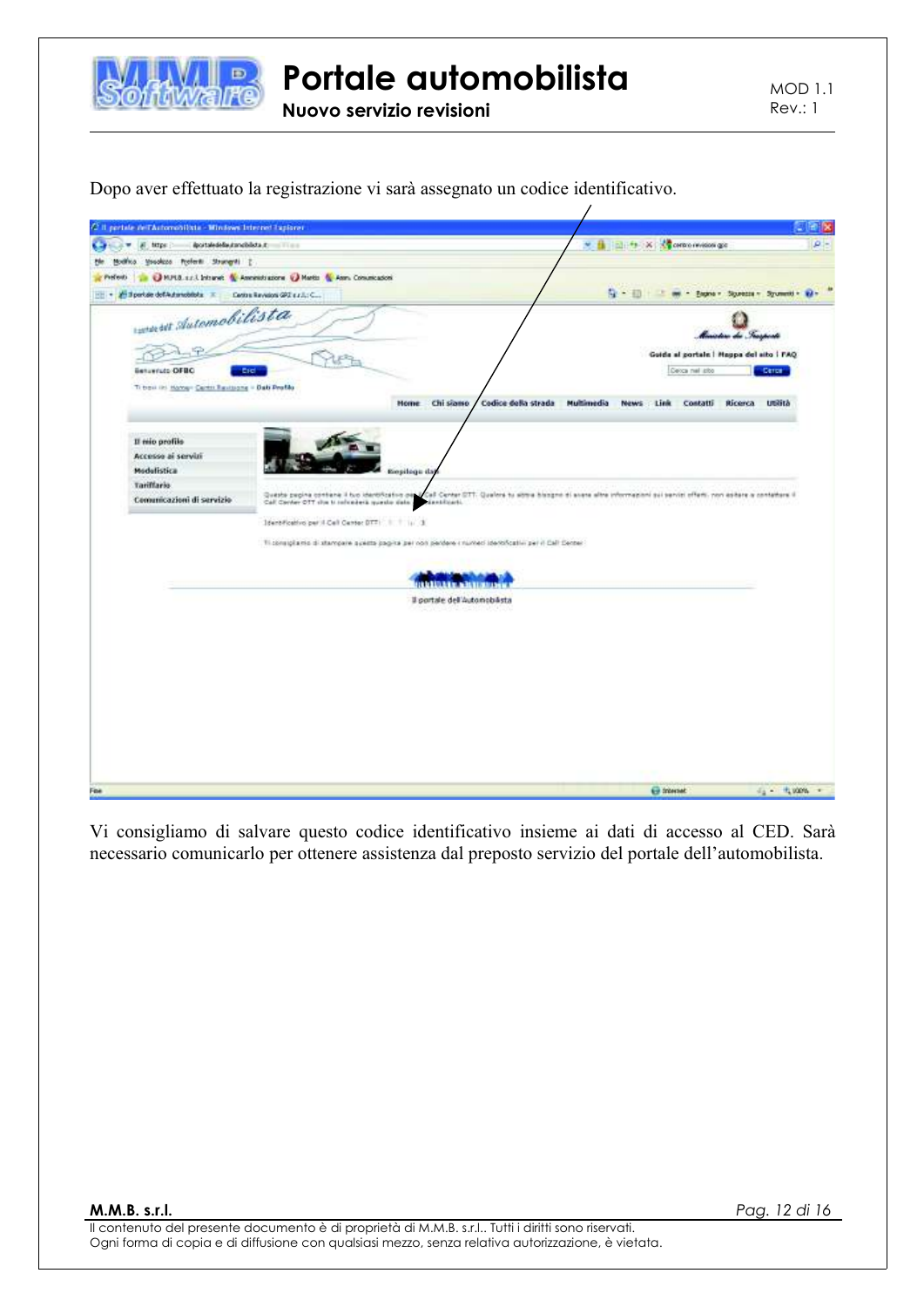

Nuovo servizio revisioni

**MOD 1.1**  $Rev: 1$ 

### 2.3.2 Ottenere il codice PIN

La procedura richiede 4 fasi distinte. La prima avviene tramite il portale dell'automobilista e vi permette di scaricare in formato PDF i primi 4 caratteri del codice PIN. La seconda è di leggere la posta elettronica, stampando la e-mail inviata dal portale dell'automobilista all'indirizzo che avete indicato in fase di registrazione. In questa e-mail è contenuta la seconda parte del codice PIN. La terza è di scrivere l'intero codice a 8 caratteri (i primi 4 stampati dal portale e i secondi 4 ricevuti tramite mail) in un luogo sicuro, oltre a preservare le stampe effettuate. La Quarta, ed ultima fase, consiste nel recarvi presso la sede dell'ufficio della motorizzazione civile per l'abilitazione definitiva del codice PIN.

ATTENZIONE: la procedura di richiesta PIN attraverso il portale dell'automobilista può essere lenta e non sempre perfettamente operativa, questo è dovuto all'intenso traffico a cui è sottoposto in questi giorni. Si consiglia semplicemente di attendere e riprovare dopo qualche ora.

#### 2.3.2.1 Prima parte del codice PIN (4 caratteri)

Se vi siete già registrati, selezionare la voce Accesso ai Servizi poi Gestione PIN.

| Statistiche di immatricolazione           |  |
|-------------------------------------------|--|
| Reintegro punti patente                   |  |
| STA Pagamenti                             |  |
| Pagamento Operato<br>Professionali        |  |
| <b>Gestione PIN</b>                       |  |
| Richiedi PIN                              |  |
| Richiedi nuovo PIN<br>(smarrimento/furto) |  |
| Revisioni                                 |  |
| Operazioni tecniche fuori sede            |  |

Sono presenti due servizi che consentono di effettuare l'inserimento della richiesta di PIN dispositivo:

· Richiedi PIN viene selezionato per effettuare la prima richiesta di PIN dispositivo.

· Richiedi nuovo PIN (smarrimento/furto) viene utilizzato per effettuare una richiesta di PIN nel caso in cui l'utente abbia smarrito o sia stato derubato del PIN precedentemente rilasciato.

#### **IMPORTANTE:**

Se avete già seguito la parte relativa alla registrazione, i campi saranno già precompilati ma vi consigliamo di verificare nuovamente l'indirizzo e-mail inserito. Esso, che è obbligatorio, sarà utilizzato per inviarvi la seconda parte del codice PIN.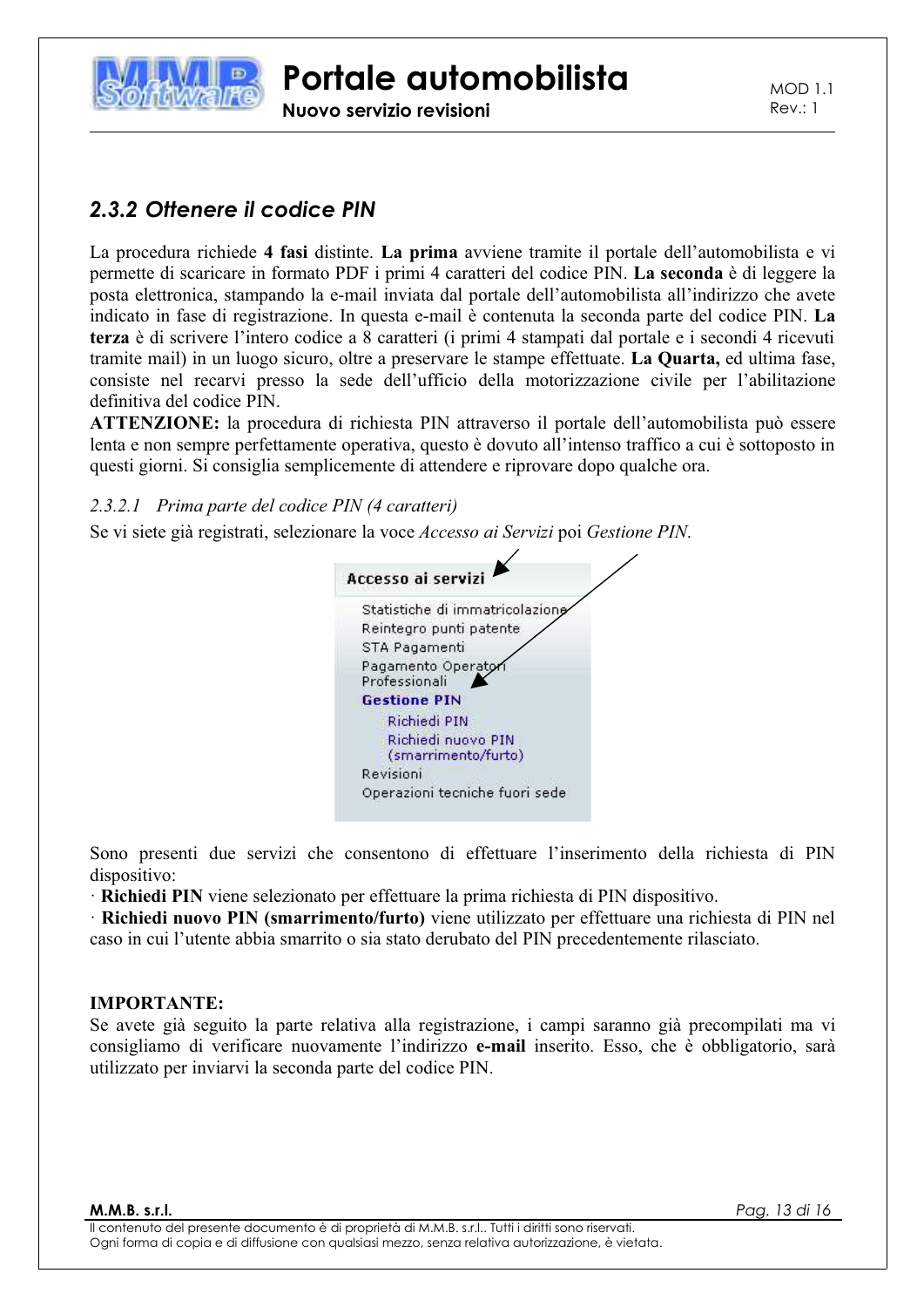

## Portale automobilista Nuovo servizio revisioni

**MOD 1.1**  $Rev: 1$ 

|                                 | Richiesta PIN                          |  |
|---------------------------------|----------------------------------------|--|
| <b>Dati localizzazione</b>      |                                        |  |
| Matricola utante:               | <b>ANERHOUSING</b>                     |  |
| Cadice Operatore professionale: | <b>ARRESTS</b>                         |  |
| Denominationes                  | LA MARCHILIMIA"                        |  |
| Codice fiscal/partita TVAL      | (111                                   |  |
| <b>Indirigas:</b>               | VIA CIREN ELGER                        |  |
| Comune:                         | nama                                   |  |
| Prostride!                      | <b>KITAL</b>                           |  |
| CAPI                            |                                        |  |
| <b>Faxt</b>                     | <b>SATAST</b>                          |  |
| Telefono:                       | <b>GELLY</b>                           |  |
| Ermail:                         | Nathi i savaj (w@tostati pri pti ciovi |  |

Cliccare su Invia richiesta PIN e nella pagina successiva vi sarà assegnata la prima parte di codice composta da 4 caratteri

|                                                                    | Conferma Richiesta PIN                                                                                                 |
|--------------------------------------------------------------------|------------------------------------------------------------------------------------------------------------------------|
| La richiesta di attivazione del codice PIN è stata inviata.        |                                                                                                                        |
| cartacea del codice identificativo della richiesta.                | Per completare il processo di attivazione recati personalmente presso l'Ufficio Provinciale portando con te una stampa |
| 0000000150                                                         |                                                                                                                        |
| Per tuo promemoria:                                                |                                                                                                                        |
| stampa la prima parte del codice PIN di seguito riportato:<br>4140 |                                                                                                                        |
| momento della registrazione.                                       | stampa la seconda parte del PIN che ti è stata recapitata nella casella di posta elettronica che hai fornito al        |
| Per stampare la prima parte del PIN e il codice della richiesta:   |                                                                                                                        |
|                                                                    | clicca sul pulsante Scarica PDF per scaricare i dati in formato PDF.                                                   |
|                                                                    | Scarica Pdf richiesta                                                                                                  |

ATTENZIONE:è fondamentale ora scaricare il PDF contenente l'immagine che vedete sopra. Una volta salvato il PDF dovrete aprirlo e stamparne il contenuto.

Si tratta dei primi 4 caratteri del vostro codice PIN, necessario per poter utilizzare il nuovo servizio revisione a partire dal 17 Agosto.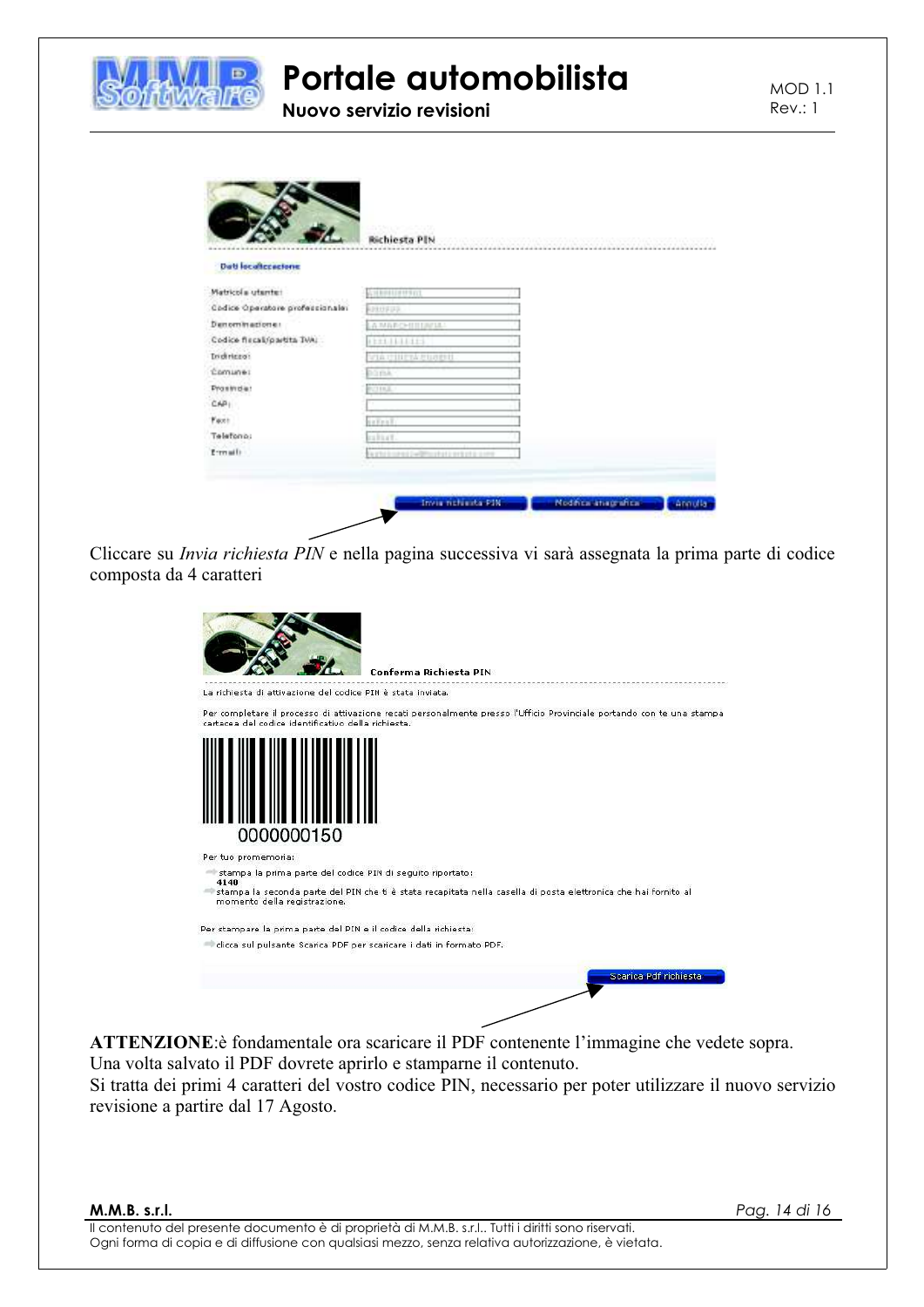

Nuovo servizio revisioni

**MOD 1.1**  $Rev.: 1$ 

#### 2.3.2.2 Seconda parte del codice PIN (4 caratteri)

La seconda parte necessaria per ottenere il codice PIN, viene inviata dal portale all'indirizzo di posta elettronica che avete indicato in fase di registrazione.

#### 2.3.2.3 Validazione formale del codice PIN

Il codice PIN sarà valido solo se abilitato presso l'ufficio di motorizzazione di competenza. E' quindi necessario recarsi presso la sede MCTC con le due stampe contenenti i codici. L'attivazione è immediata.

## 2.4 Modalità di aggiornamento WIL

WIL è in fase di aggiornamento. Questo documento non descrive nel dettaglio le modifiche in corso di sviluppo, tuttavia vi confermiamo che la gestione dei dati di revisione verso il CED sarà automatizzata e non comporterà alcuna modifica, né hardware né software, fatto salvo quanto già descritto nel presente documento.

Si tratterà quindi di un normale aggiornamento software da scaricare tramite LiveUpdate.